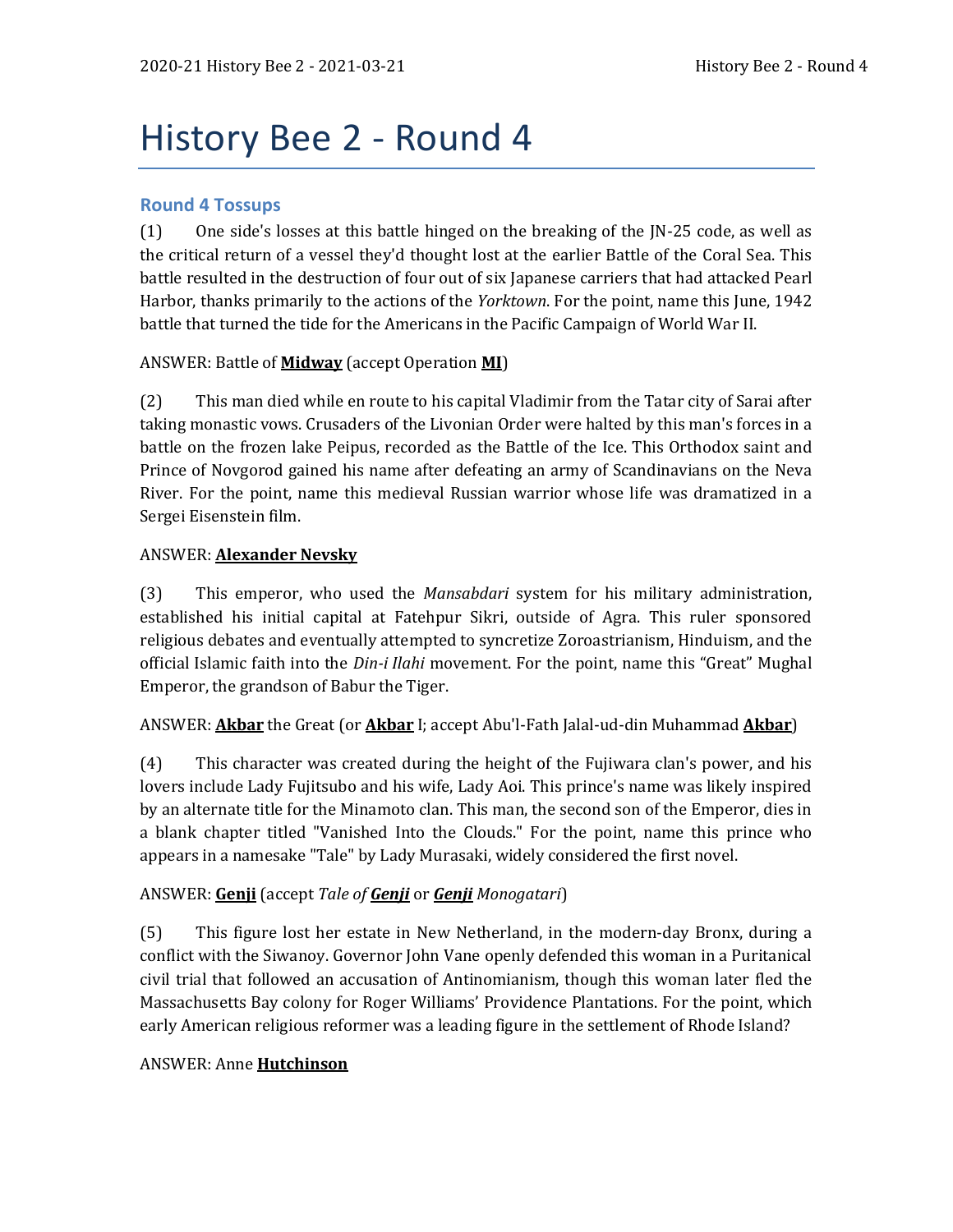(6) Masinissa fought against and later served this general, being dispatched to dethrone King Syphax. After his relatives were killed, this man was the only person to volunteer for the command in Hispania, leading to his resounding victory at Ilipa. Later, this man pulled off the "Roman Cannae" by defeating his rival at Zama. For the point, name this Roman general who invaded Africa and defeated Hannibal, ending the Second Punic War.

#### ANSWER: **Scipio Africanus** (or Publius Cornelius **Scipio Africanus**)

(7) Many volunteers from the "People's Temple" of Jim Jones campaigned for this politician. Much of the Castro District rioted after the state of California gave this man's killer, Dan White, a lenient sentence. This man denounced the anti-LGBT Briggs Initiative in California, and he gave the "Hope Speech" on the anniversary of Stonewall. For the point, name this first publicly gay government official who was murdered alongside Mayor George Moscone.

#### ANSWER: Harvey Bernard **Milk**

(8) This agency assisted in the drugging and capturing of a corrupt Nigerian politician in the Umaru Dikko affair. This group engaged in Operation Wrath of God in response to the 1972 Munich Olympics massacre, and earlier they kidnapped Adolf Eichmann in Buenos Aires in order for him to be tried and executed by the Israeli High Court. For the point, name this Israeli National Intelligence Agency.

ANSWER: **Mossad** (or The **Institute**; accept Ha**Mossad** leModi'in uleTafkidim Meyuhadim or The **Institute** for Intelligence and Special Operations)

(9) To commemorate the 100th anniversary of this treaty, Lorado Taft created a sculpture called the *Fountain of Time*. The Duke of Wellington suggested his government ask for no territorial concessions during this treaty's negotiations. Weeks after the signing of this treaty, Edward Pakenham's British Regulars were defeated by Andrew Jackson at the Battle of New Orleans. For the point, name this treaty that ended the War of 1812.

#### ANSWER: Treaty of **Ghent**

(10) This composer defeated future World Chess Champion Jose Raul Capablanca in a simultaneous exhibition in 1914. This man, who died the same day as Josef Stalin, had his work *Year 1941* banned by the Politburo. This composer of the *Scythian Suite* created a symphonic fairy tale about a Young Pioneer, *Peter and the Wolf*. For the point, name this Russian Soviet composer of *Romeo and Juliet*.

#### ANSWER: Sergei **Prokofiev**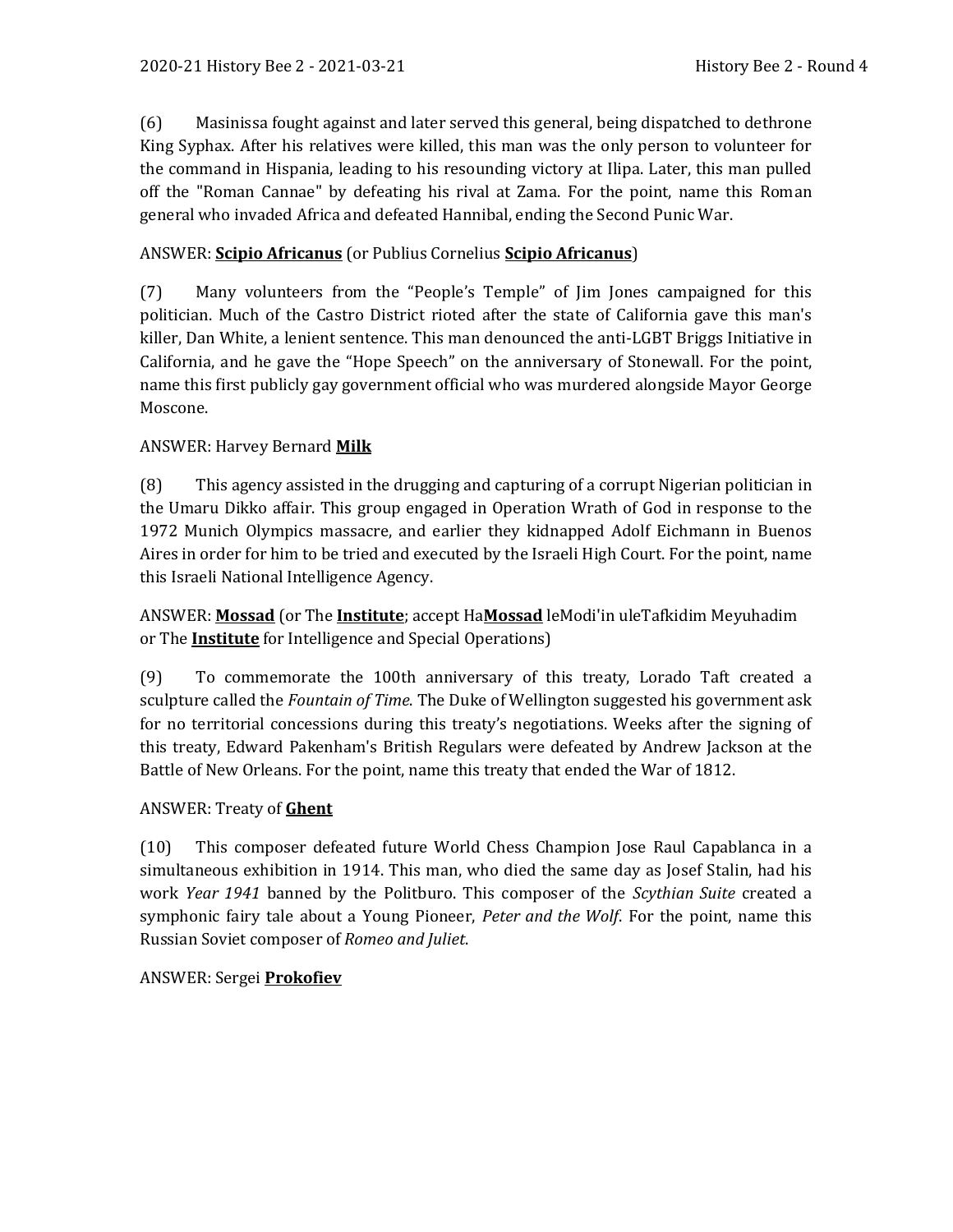(11) Using the Equal Protection Clause, Nolan Breedlove challenged Georgia's tax of this type in a 1937 Supreme Court case. States such as North Carolina instituted a Grandfather clause to exempt poor whites from this kind of tax. This type of tax was widely used in the American South to prevent black people from voting. For the point, name this tax, which was outlawed as a prerequisite for voting in the Twenty-Fourth Amendment.

#### ANSWER: **Poll** Tax (accept **Head** Tax or **Capitation**)

(12) Aristides [[air-ris-STY-DEES]], a leader of this confederacy, forced the city of Thassos to surrender and give up their mine revenues from Mt. Pangaion [[PAN-gay-on]]. Charitimides [["carry"-tee-MY-DEES]] led a revolt in Egypt supported by this faction. This league, led by Pericles, eventually dissolved following its loss to Sparta in the Peloponnesian War. For the point, name this "League," named for an island in the Cyclades [[SIGH-klehdeez]], led from Athens.

ANSWER: **Delia**n League (also accept **Athenian** League before mentioned; do not accept "Peloponnesian League")

(13) While happening upon this event, Beat Poet Allen Ginsberg said "it's about time that we did something to assert ourselves." Sylvia Riviera has been mythologized as the person that "threw the first brick at [this event]." This event, which occurred a week after Judy Garland's death, broke out after a woman, possibly Stormé DeLarverie, was arrested and assaulted by New York police. For the point, name this LGBTQ "riot" in 1969 at a Greenwich Village Gay bar.

#### ANSWER: **Stonewall** Inn Riot (accept **Stonewall** Uprising or **Stonewall** Rebellion)

(14) The *Magical Papyri* syncretized this deity with the Hebrew Yahweh and the Egyptian Horus. In one story, after Odysseus's men eat this god's cattle on the isle of Circe, he appeals to Zeus to use a thunderbolt to destroy one of their ships. Chares [[CARE-eez]] of Lindos depicted this deity as a Colossus holding a torch near Rhodes, his cult center. For the point, name this Hellenistic sun deity often conflated with Apollo.

#### ANSWER: **Helios** (or **Helius**)

(15) During his later career, this man mathematically predicted oscillating chemical reactions. This thinker names a modern British law that retroactively renders convictions of men for homosexuality null. In "Computing Machinery and Intelligence," this man illustrated how to distinguish AI from humans in an "Imitation Game" later called his namesake "Test." For the point, name this British Intelligence officer and pioneering computer scientist who helped crack the Enigma code.

#### ANSWER: Alan **Turing**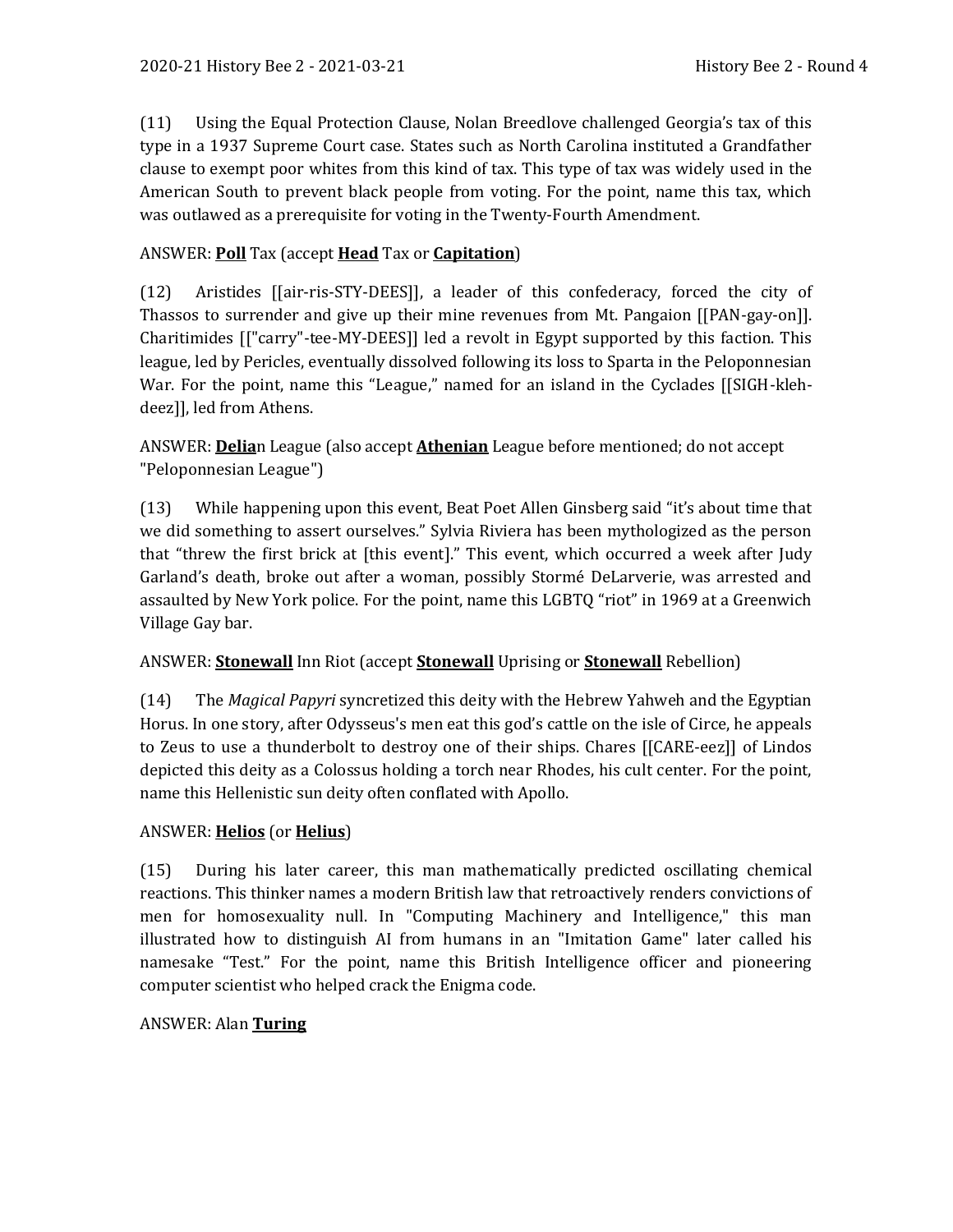(16) This politician introduced the "Stab-in-the-back myth" to the national stage, blaming "November Criminals" for signing a 20th century treaty. This partner of Erich Ludendorff renamed a victory near Allenstein to Tannenberg for propaganda purposes. This President's 1934 death completed the "Seizure of Power" by Hitler and the Nazis. For the point, name this leading German general of World War I and final President of the Weimar Republic.

#### ANSWER: Paul Von **Hindenburg**

(17) Although partnered with Erich von Falkenhayn [[FALL-kin-HINE]], this general failed to stop Edmund Allenby from capturing Jerusalem. This winning general at the Battle of Sakarya halted Greek plans to recover the Ionian coast. This reformer developed the Six Arrows and changed his language's script to Latin from the previously used Perso-Arabic amalgam used by the Ottoman Empire. For the point, name this "Father of Modern Turkey."

#### ANSWER: Mustafa **Kemal Ataturk** (accept either)

(18) Description Acceptable. Secretary of State William P. Rogers was left out of a meeting during this event, with the attending Winston Lord being cropped out of official photographs to avoid embarrassment. John Adams composed a semi-fictional opera recounting this event that includes a visit to the ballet to watch *The Red Detachment of Women*. This event began with a greeting by Premier Zhou Enlai [[JOE EN-LIE]] on a runway. For the point, name this "visit" by a sitting Republican President to a nation governed by Mao Zedong.

## ANSWER: Richard **Nixon**'s State visit to the People's Republic of **China** in 1972 (or **Nixon** in **China**)

(19) These conflicts began when King Pelagius made a last ditch effort to save the Kingdom of Asturias at the Battle of Covadonga, leading to the death of Umayyad general Munuza. This prolonged conflict, which included the exploits of El Cid, ended after the united Crown of Castile and Aragon conquered the Emir of Granada. For the point, name this seven century-long conflict over the Iberian peninsula between Catholics and Muslims.

#### ANSWER: **Reconquista** (or the **Reconquest**)

(20) This reformer championed her neighbor Amelia Bloomer's namesake clothing innovation, and she created the Women's Loyal National League to advocate for abolition. This primary author of the *Declaration of Sentiments* organized a New York conference after not being allowed to speak at the World Anti-Slavery Convention. For the point, name this first-wave feminist who, with Lucretia Mott, organized the Seneca Falls Convention.

#### ANSWER: Elizabeth Cady **Stanton**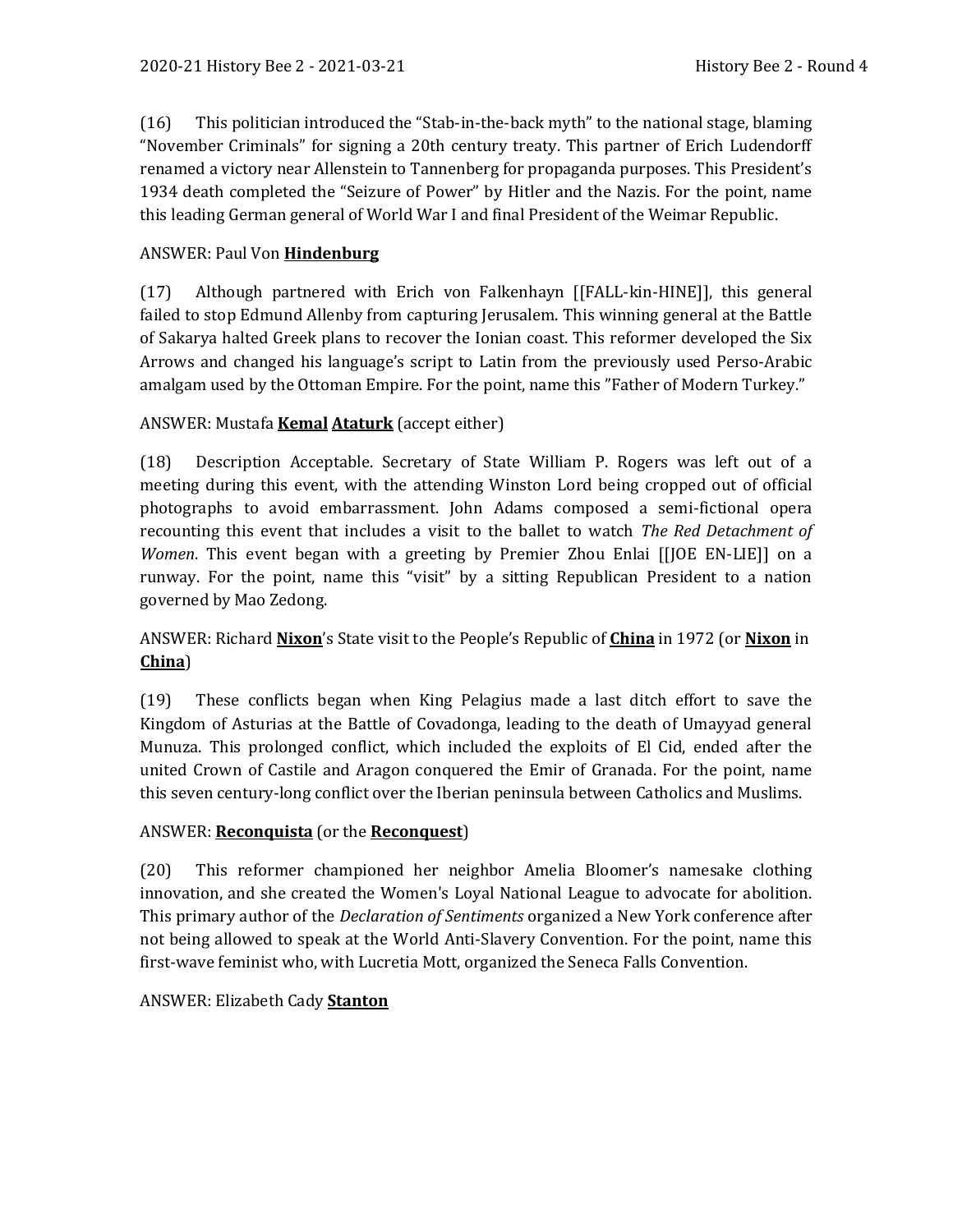(21) Letters on this journey found in the *Libro Copiador* reveal that its leader had to make a detailed report on this journey to explorer Bartholmew Dias while in Lisbon. As a result of this journey, Alexander VI issued the Bulls of Donation, which were followed shortly by the Treaty of Tordesillas. This journey led to the erection of a fort and settlement named La Navidad in modern Hispaniola, and that party first landed in San Salvador in the Bahamas. For the point, name this voyage by a Genoese explorer to the Caribbean, discovering a new continent.

# ANSWER: Christopher **Columbus' First** Voyage to the New World (accept Cristobal **Colon** in place of Christopher **Columbus**)

(22) As a result of this event, *McGrain v. Daugherty* set a precedent allowing Congress to force a testimony. This scandal, the first to send a Cabinet member to prison, began when Robert La Folette called for investigations into Secretary of Interior Albert Fall's actions, discovering he took bribes to sell petroleum fields below their worth. For the point, name this Harding-era scandal concerning Wyoming land grants.

# ANSWER: **Teapot Dome** Scandal

(23) This man may have been inspired to search for the phantom island of Hy-Brasil, a legend in the port he departed from, Bristol. This explorer commanded the caravel *Matthew* and possibly made landfall on Cape Bonavista, in modern Newfoundland. The first Tudor monarch supported this man's attempt to find an alternate route to China. For the point, name this Italian born, English-sponsored navigator who explored the coast of Canada.

# ANSWER: John **Cabot** (or Giovanni **Caboto**)

(24) During the second of these events, twenty thousand people flocked to hear Barton W. Stone at the Cane Ridge Meeting House in Kentucky. During one of these movements, the Millerites fell prey to the "Great Disappointment," leading to the creation of the Seventh-day Adventist Church. During another of these movements, Jonathan Edwards gave the sermon "Sinners in the Hands of an Angry God.'' For the point, name these major periods of Religious Revival in the United States.

# ANSWER: **Great Awakening**s (accept First **Great Awakening** or Second **Great Awakening**)

(25) After this conflict, Guillermo Endara staged a hunger strike to protest its outcome. During this conflict, chicken noises and rock n' roll were loudly played next to the Vatican City embassy during Operation Nifty Package, in hopes of smoking out a dictator charged with drug trafficking. For the point, what U.S. military action, codenamed Operation Just Cause, led to the invasion of a small Central American Country and capture of Manuel Noriega?

ANSWER: United States Invasion of **Panama** (accept Operation **Just Cause** before mentioned)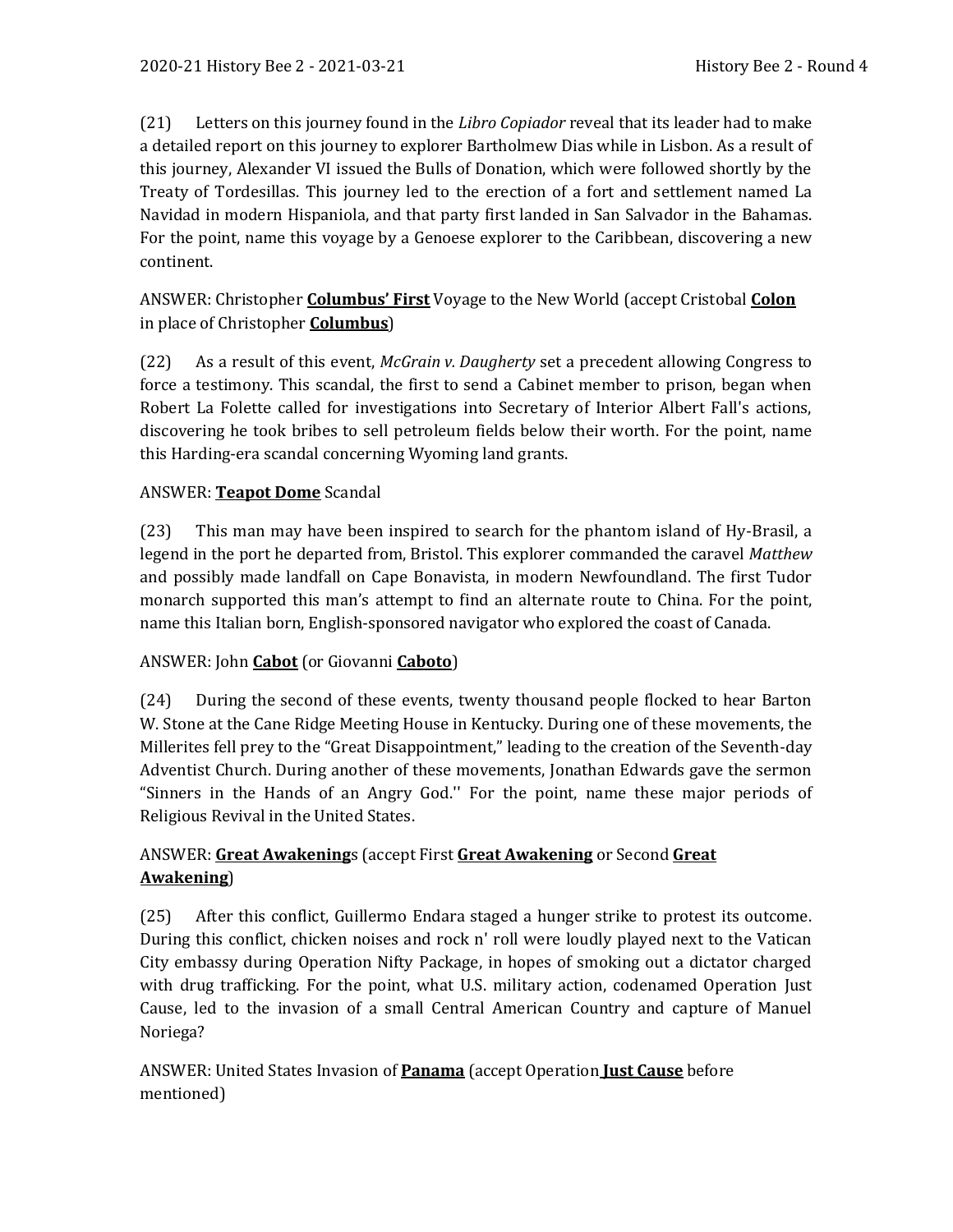(26) This group would be criticized by Peru's Minister of Cultural Heritage for damaging multiple glyphs in the Nazca Lines, and it's "Tokyo Two" members were arrested in 2008 for stealing whale meat. In 1985, French operatives on the orders of Francois Mitterrand sank this group's trawler, *Rainbow Warrior*, in Auckland Harbor. For the point, name this colorfully named environmental organization known for its anti-GMO stance.

#### ANSWER: **Greenpeace**

(27) This leader's namesake war began shortly after negotiations at Grouseland manor failed to nullify the Treaty of Fort Wayne. Future Vice President Richard Mentor Johnson claimed to have killed this native leader at the Battle of the Thames. With his brother Tenskwatawa [[ten-SKWAH-tuh-wah]], he founded a multi-tribal settlement named Prophetstown in modern Indiana. For the point, name this Shawnee leader and ally of the British during the War of 1812.

#### ANSWER: **Tecumseh**

(28) The *Wiñay Wayna* terrace estate sits on the path to this city, which is surrounded by the Urubamba River. The Intihuatana [[IN-tee-Hwa-ta-nuh]] stone measures the Winter Solstice on this site. Tupac Inca Yupanqui's [[YOU-pan-kee]] engineers finished this project, and Hiram Bingham's Peruvian Expedition rediscovered it in 1911. For the point, name this Peruvian archaeological site, a massive Incan citadel.

#### ANSWER: **Machu Picchu**

(29) A massive purge of ethnic outsiders occurred during this movement's Inner Mongolia Incident. This period led to widespread "Struggle Sessions," where the Red Guard publicly humiliated and tortured dissidents. This period began with the Red August and involved accusations of belong to the "Five Black Categories." For the point, name this Maoist program that reasserted political control of China following the Great Leap Forward.

#### ANSWER: Great Proletarian **Cultural Revolution**

(30) The Grimm–Hoffman affair nearly led to this nation entering World War I on the side of the Central Powers. During that conflict, this nation was the refuge for exiled Bolshevik Vladimir Lenin. On coinage, this nation uses the neutral, Latin-derived name of the Helvetic Confederation due to its differing names in French, Italian, German, and Romansh. For the point, name this mountainous European nation made up of cantons.

ANSWER: **Switzerland** (accept **Swiss** Confederation; also accept **Helvetic** Confederation or **Helvetia** before mentioned)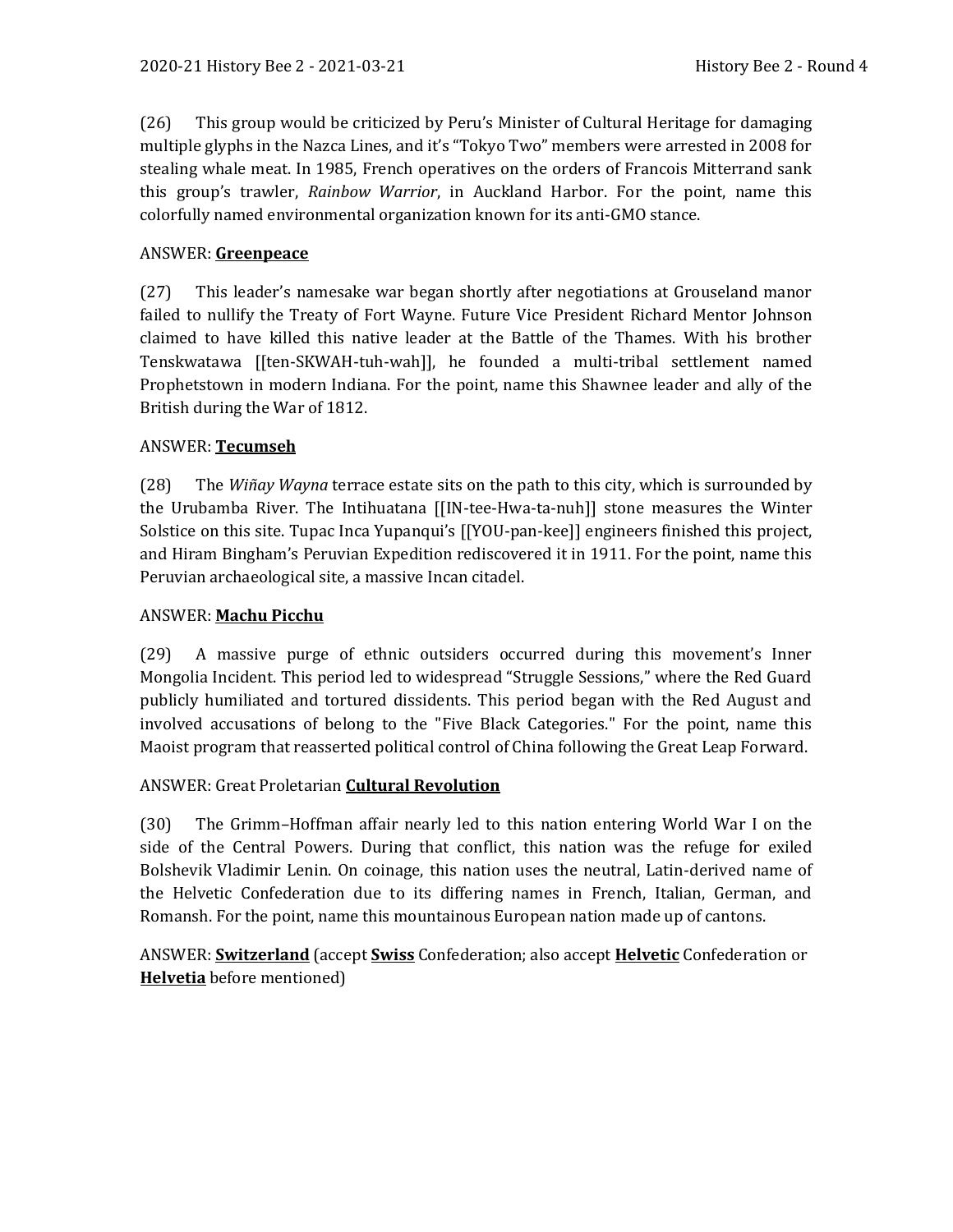## **Extra Questions**

(1) This leading city of the Amphictyonic [[am-FICK-tee-on-ic]] League fought four Sacred Wars, with the fourth being an attempt to halt the advance of Philip of Macedon. Named for a legendary monster, this city's Castalian Spring was the site of the Pythian Games. A Corinthian named Spintharus built this city's Panhellenic Temple of Apollo. For the point, name this sacred Greek city-state, known for its Oracle.

## ANSWER: **Delphi** (or **Pytho**)

(2) Rebels hired a namesake U.S. ship to run arms during a revolt against this country, with its capture leading to the *Virginius* affair. Communist Milton Wolf led a contingent of volunteer soldiers known as the Lincoln-Washington Battalion during this nation's civil war. The U.S. fought a global war from the Bay of Manila to nearby Cuba against this European power. For the point, name this kingdom that sold Florida to the United States.

ANSWER: Kingdom of **Spain** (or Reino de **España**)